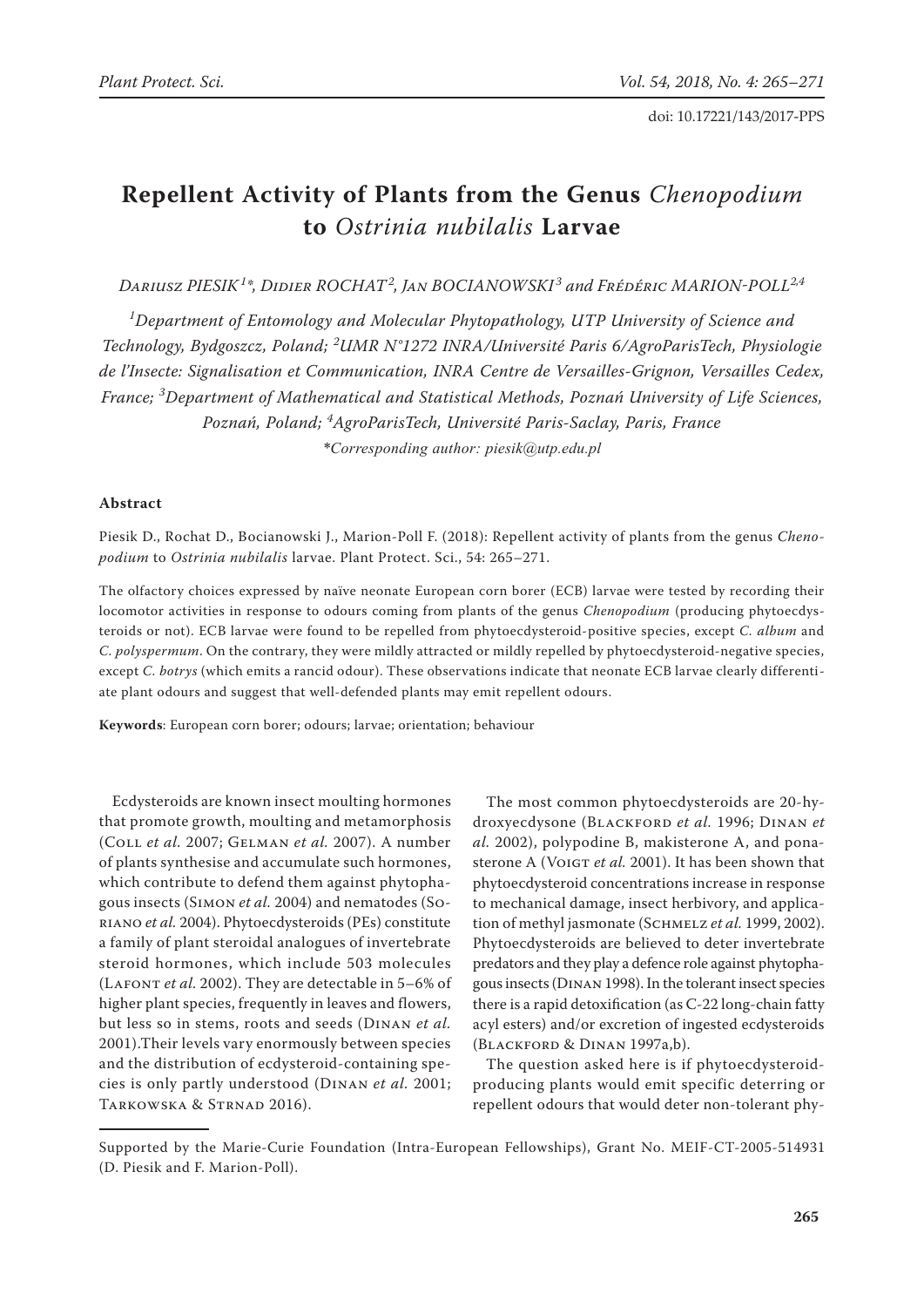tophagous herbivores at distance. As an example of a non-tolerant phytophagous insect, European corn borer (*Ostrinia nubilalis* Hubner) was selected whose individuals are deterred from feeding by phytoecdysteroids at the larval stage (Marion-Poll & Descoins 2002) and from laying eggs at the adult stage (Calas *et al.* 2007). It is reasoned that such an insect would benefit from an early detection of plant-producing ecdysteroids, in particular through sensing odours emitted by such plants. Plants from the family *Chenopodiaceae* which include plants that produce PEs and plants which do not produce these substances were selected (DINAN 1995; VOLODIN et al. 2002).

In this study, volatiles released by phytoecdysteroidpositive *Chenopodium* plants were analysed in order to find repellent compounds. The hypothesis that odours from such plants would repel European corn borer larvae when phytoecdysteroid-negative plants would be less repellent was also tested.

#### **Material and Methods**

*Plant culture*. Experiments were performed at the Plant Growth Centre, INRA, Versailles, France. Seeds for this study were obtained from the National Botanic Garden of Belgium. *Chenopodium album*, *C. ambrosioides*, *C*. *glaucum*, *C. polyspermum*, *C. schraderanum*,

*C. urbicum*, *C. amaranticolor*, *C. botrys*, *C. ficifolium*, *C. murale*, *C. vulvaria*, and *C. oleracea* were tested*.* The plants (3 per pot) were sown and grown in individual pots in a greenhouse. Daytime temperature was 22 ± 2°C, overnight temperature was  $18 \pm 2$ °C. According to Dinan (1992), there is a clear relationship between the amount of phytoecdysteroids in the vegetative parts and the levels found in the flowers and seeds, so that it is assumed that the tests performed on the seeds reflect the presence of phytoecdysteroids in the leaves (Table 1). Three green plants of each species were tested after 6 weeks of vegetation.

*Insects*. Behavioural experiments were performed on freshly hatched European corn borer (ECB) larvae not exposed to the food. The adult males and females (provided by INRA le Magneraud) were maintained in a cage at  $25 \pm 0.5^{\circ}$ C and 70–80% relative humidity in a climatic chamber (16-h day/8-h night) and fed on sugared water (20%). Females laid eggs on wetted filter paper and put in glass vials  $(Ø 12 \text{ mm ID}; 7.5 \text{ mm})$ long). Each vial was sealed with a cotton plug, and put in a plastic box  $(25 \times 15 \times 10 \text{ cm})$ . Vial plugs were lightly wetted daily with distilled water to prevent desiccation. The temperature was maintained at 25  $\pm$ 0.5°C and 70–80% relative humidity. Neonate larvae hatched from these papers were collected immediately after hatching and used for experiments. Each larva was used only once to avoid learning.

Table 1. Distribution of phytoecdysteroids in relation to the taxonomy of the plants of the genus *Chenopodium* (Dinan *et al*. 1998)

| Chenopodiaceae                             | $RIA$ ( $\mu$ g E. eg. g seed)             | Against bioassay<br>$+++/-+++/++++/++++$<br>$+++/++++/++++$ |  |  |  |
|--------------------------------------------|--------------------------------------------|-------------------------------------------------------------|--|--|--|
| S. oleracea L.                             | 1185/1125/1340/2546<br>1033/1087/1204/1104 |                                                             |  |  |  |
| $Ch.$ album $L.$                           | 25/58/1370/1753/1294<br>428/957/790/499    | $+$ /++/+++/+++/+++<br>$++/+++/+++/+++$                     |  |  |  |
| Ch. amaranticolor H.J. Coste and A. Reynie | 1362                                       | $+++$                                                       |  |  |  |
| Ch. ficifolium Sm.                         | 481/975/1033                               | $+++/+++/+++$                                               |  |  |  |
| Ch. murale L.                              | 885/1297/169/117                           | $+++/+++/++/++$                                             |  |  |  |
| Ch. vulvaria L.                            | 708/1258/984                               | $+++/+++/+++$                                               |  |  |  |
| Ch. ambrosioides L.                        |                                            |                                                             |  |  |  |
| Ch. botrys L.                              |                                            |                                                             |  |  |  |
| Ch. glaucum L.                             |                                            |                                                             |  |  |  |
| Ch. polyspermum L.                         | 1975/2/1672/0/1477/2016                    | $+++/-/+++/-/++++/+++$                                      |  |  |  |
| Ch. schraderanum L.                        |                                            |                                                             |  |  |  |
| Ch. urbicum L.                             |                                            |                                                             |  |  |  |

RIA (µg E. eg. g seed) – ecdysteroid-specific radioimmunoassay (µg ecdysone equivalents g seed); (-) below detection limit (4.3 µg 20-hydroecdysone equivalents/g; (+) 4.3–43 µg 20-hydroecdysone equivalents/g; (++) 43–430 µg 20-hydroecdysone equivalents/g;  $(+++)$  430–4300 µg 20-hydroecdysone equivalents/g;  $(+++)$  more than 4300 µg 20-hydroecdysone equivalents/g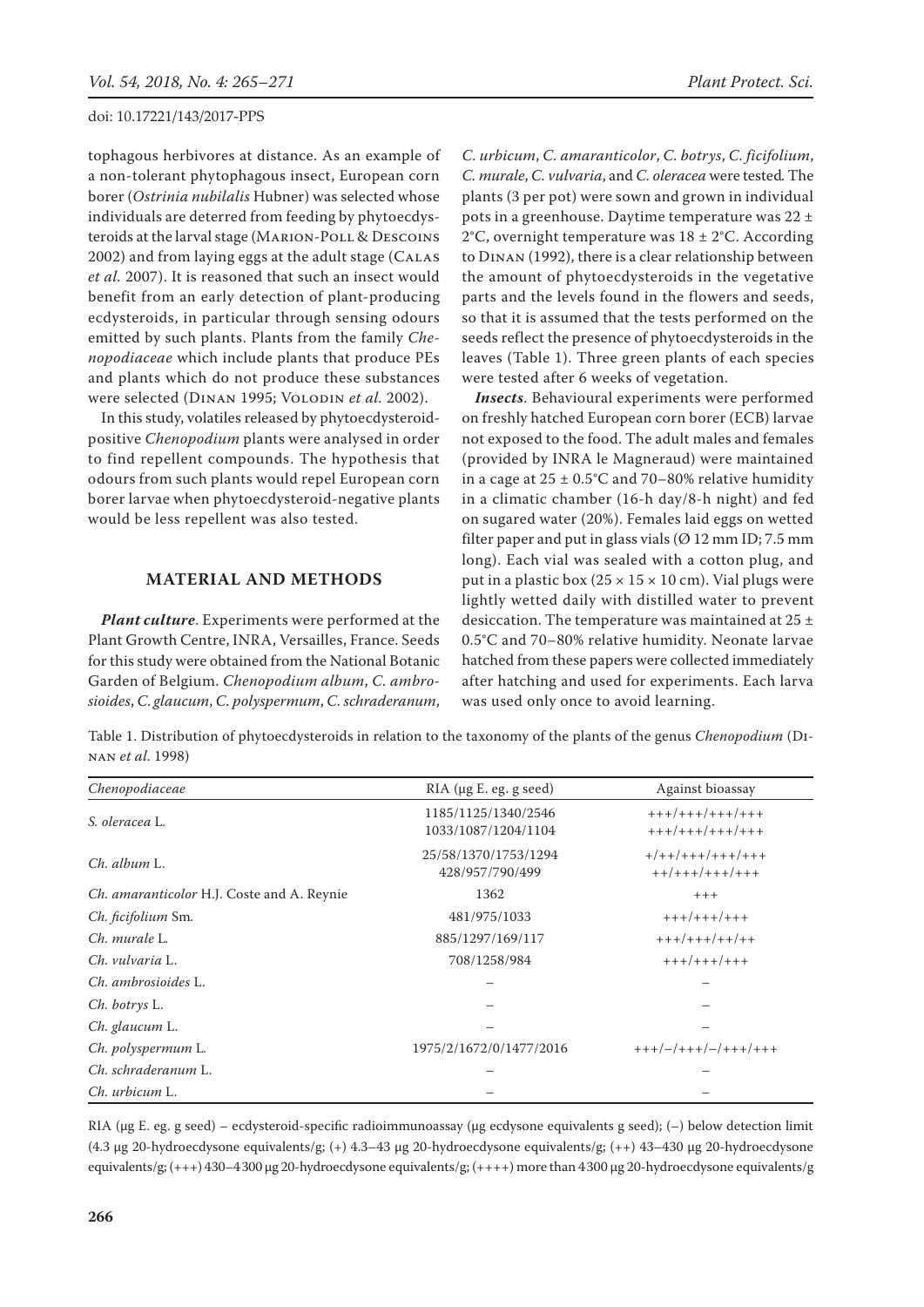### **Locomotion compensator**

*Locomotion compensator*. The locomotion and direction of each larva were recorded by placing it onto a Syntech TrackSphere LC-100 locomotion compensator (Syntech, Löptin, Germany). The locomotion of each larva was observed during 5 min, using 3 plants of 12 species on which 10 larvae and 10 neonates for the control were tested.

Odours were obtained by pushing 40 ml/min of humidified and charcoal-filtered air through a bag of Nalophan® (Scentroid, Whitchurch-Stouffville, Canada) plastic enclosing one *Chenopodiaceae* plant, using a Stimulus Air Controller CS-55 (Syntech) which mixed it with another stream of pure air so that the total airflow directed onto the insect was 80 ml/minute. The stimulus was pulsed at  $0.1$  Hz ( $5/5$  s  $-5$  s of continuous pure and humidified air and 5 s of pulsed air with tested plant).

*Volatile collection system*. Volatiles were collected from *Chenopodiaceae* plants enclosed into a Nalophan® bag. A volatile collector trap (6.35-mm OD, 76-mm long glass tube; Analytical Research Systems, Micanopy,

USA) containing 30 mg of Super-Q adsorbent (Alltech Associates, Deerfield, USA) was inserted into each of 4 Tygon tubes (connection between airflow meter and collector trap). Purified, humidified air was delivered at a rate of 1.0 l/min over the plants, and a vacuum pump sucked 20% less (0.8 l/min) to avoid collecting odours from any gap of the system. Volatiles were collected from the whole plant. The volatile collection sequence (two-hour collections) was initiated after 6 weeks of growing. Six plants were taken for collection experiments plus two blanks (odours collected from empty Nalophan bags only). The results are presented in ng per 1 minute.

*Chemical analyses*. Volatiles were eluted from the Super-Q adsorbent with 225 µl of hexane and after this 7 ng of decane (both 95% of purity, Sigma-Aldrich, Poznań, Poland) were added as an internal standard. Volatiles were analysed by coupled gas chromatography-mass spectrometry (GC-MS). The GC-MS was a Perkin Elmer AutoSystem XL (Poland) instrument fitted with a 30-m DB-5MS capillary column (0.25-mm ID, 0.25 µm film thickness). The



Figure 1. Orientation of neonate ECB larvae to a source of odour delivery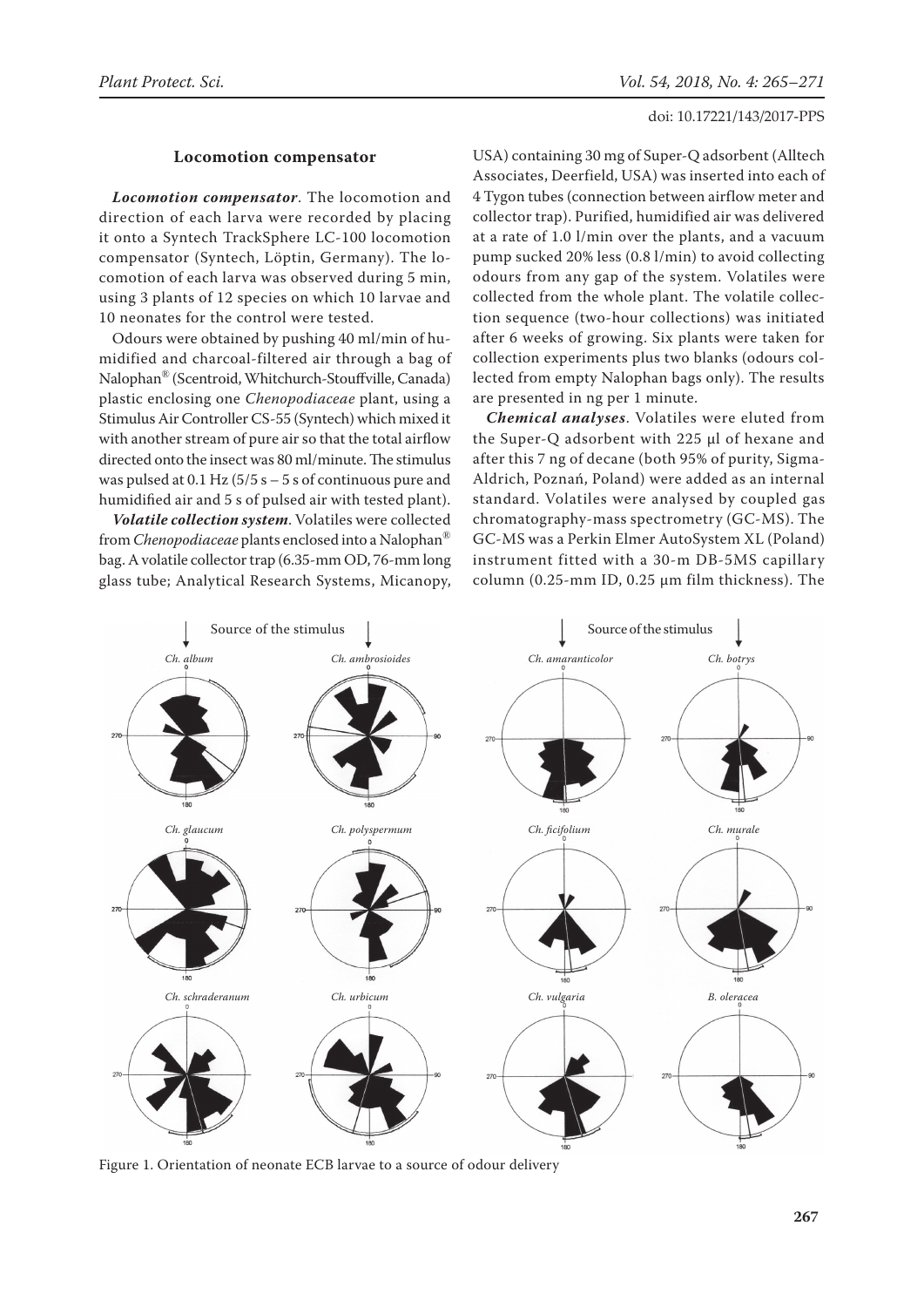

Figure 2. Mean values for (*Z*)-3-HAL, (*Z*)-3-HAC, LIN, and β-CAR

identification of volatiles was verified with authentic standards purchased from commercial sources that had the same GC retention times and mass spectra.

*Track analyses*. The following parameters were used to quantify the tracks: walking speed (mm/s), straightness of walking (max. 1.00, straight line), angles (*x*, *y*), and upward length (mm). For each experimental condition the mean angles by Rayleigh Z tests using the procedure described by BATSCHELET (1981) (U tests) were tested. Calculations and statistical tests on circular data were done using the Oriana software (Kovach Computing Services, Anglesey, UK).

*Statistical analysis*. All the analyses were conducted using the GenStat v17 statistical software package. Multivariate analysis of variance (MANOVA) was performed on the basis of a MANOVA procedure in GenStat v17 (RENCHER 1992). Mahalanobis distance was suggested as a measure of "poly-VOCs" species similarity (SEIDLER-ŁOŻYKOWSKA & BOCIAnowski 2012), whose significance was verified by means of critical value  $D_{\alpha}$  called "the least significant distance" (MAHALANOBIS 1936).

### **Results**

The servosphere was used to observe how ECB first instar larvae orient towards or downwind of the stimulus source, depending on the tested plants and the pulsing regime. None of the tested plants of the genus *Chenopodium* attracted the larvae. Attraction/repulsion was observed in response to odours from *Chenopodium album*, *C. ambrosioides*, *C*. *glaucum*, *C. polyspermum*, *C. schraderanum*, and *C. urbicum* (Figure 1). A clear repellency was recorded in response to odours from *C. amaranticolor*, *C. botrys*, *C. ficifolium*, *C. murale*, *C. vulvaria*, and *C. oleracea* (Figure 1) – Track Sphere Locomotion Compensator software.

Results of MANOVA (Wilk's  $λ = 0.0001798; F_{10.55}$  = 43.39;  $P < 0.0001$ ) indicate that 4 volatile organic compounds (VOCs) were released in large amounts. Results of the analysis of variance for all VOCs confirm the variability of tested species at the significance level  $\alpha$  = 0.01 (except for LIN,  $P = 0.489$ ).

Mean values for observed VOCs for both factors are presented in Figure 2 [repellent on the space (Yes) or

| Species              | No |              | 2            | 3            | 4            | 5                | 6            |              | 8            | 9            | 10           | 11           |
|----------------------|----|--------------|--------------|--------------|--------------|------------------|--------------|--------------|--------------|--------------|--------------|--------------|
| Spinacia oleracea L. |    | $\mathbf{0}$ | 7.81         | 12.85        | 3.18         | 1.54             | 6.14         | 8.79         | 9.79         | 8.82         | 8.50         | 8.44         |
| $Ch.$ album $L.$     | 2  |              | $\mathbf{0}$ | 14.72        | 8.69         | 8.49             | 9.13         | 1.54         | 13.62        | 1.30         | 1.01         | 0.93         |
| Ch. amaranticolor    | 3  |              |              | $\mathbf{0}$ | 11.12        | 11.83            | 11.73        | 15.55        | 13.89        | 15.46        | 15.28        | 15.23        |
| Ch. ficifolium Sm.   | 4  |              |              |              | $\mathbf{0}$ | 1.80             | 6.42         | 9.76         | 10.80        | 9.75         | 9.41         | 9.34         |
| Ch. murale L.        | 5  |              |              |              |              | $\boldsymbol{0}$ | 6.09         | 9.52         | 9.96         | 9.54         | 9.21         | 9.15         |
| Ch. vulvaria L.      | 6  |              |              |              |              |                  | $\mathbf{0}$ | 10.59        | 5.52         | 10.39        | 10.12        | 10.04        |
| Ch. ambrosioides L.  | 7  |              |              |              |              |                  |              | $\mathbf{0}$ | 14.92        | 0.41         | 0.56         | 0.65         |
| Ch. botrys L.        | 8  |              |              |              |              |                  |              |              | $\mathbf{0}$ | 14.76        | 14.53        | 14.47        |
| Ch. glaucum L.       | 9  |              |              |              |              |                  |              |              |              | $\mathbf{0}$ | 0.35         | 0.43         |
| Ch. polyspermum L.   | 10 |              |              |              |              |                  |              |              |              |              | $\mathbf{0}$ | 0.09         |
| Ch. schraderanum L.  | 11 |              |              |              |              |                  |              |              |              |              |              | $\mathbf{0}$ |

Tab. 2. Mahalanobis distance between species

 $D_{0.05} = 7.73$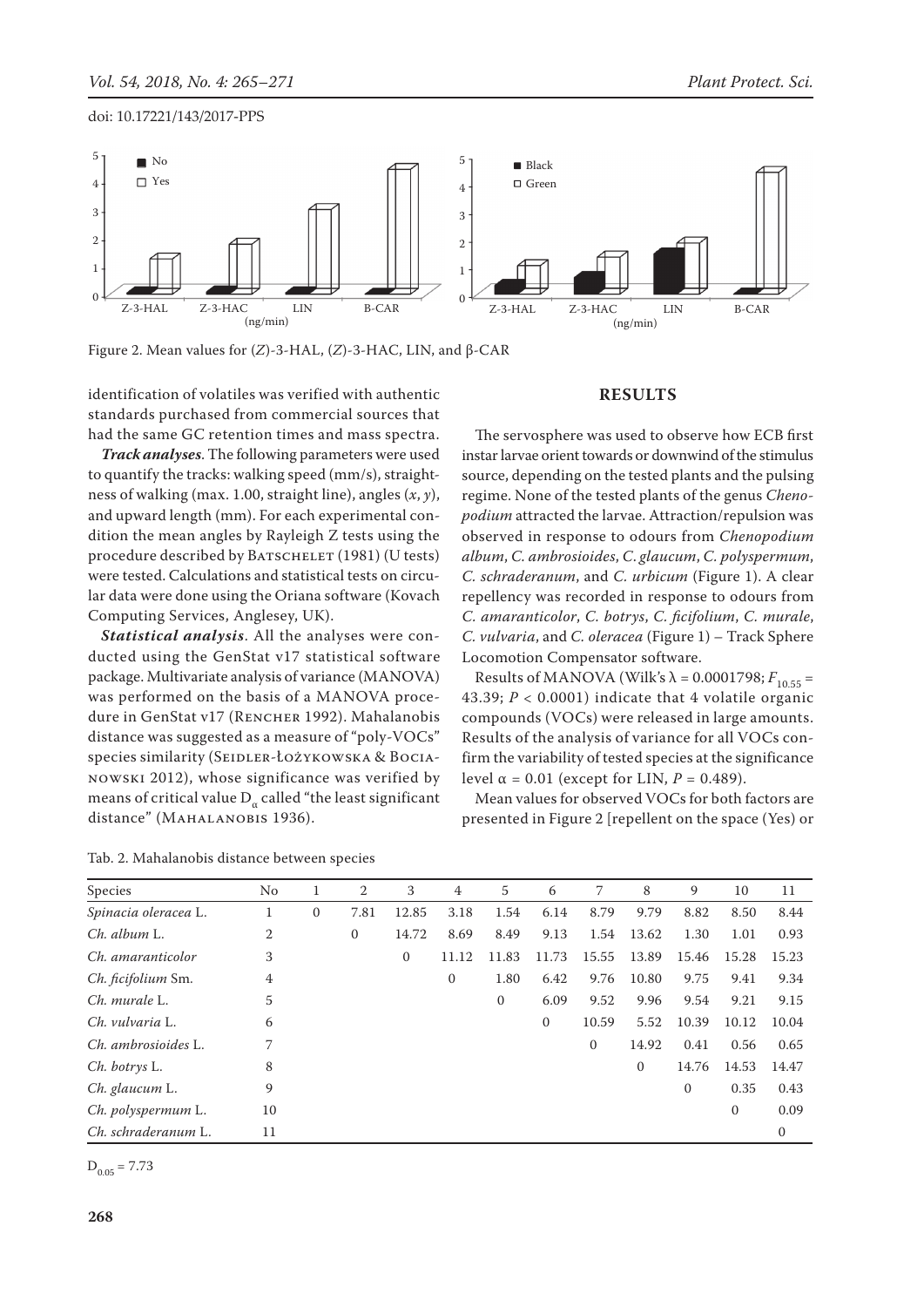

not active on the space (No) (left figure) and plants with ecdysteroids by Dinan (Green) or ecdysteroidfree plants by Dinan (Black) (right figure)]. The high mean values were observed in case of the repellent presence on the space for all four VOCs. Plants with ecdysteroids characterised higher mean values of all four VOCs than ecdysteroid-free plants (Figure 2).

The greatest variability in terms of all the analysed VOCs expressed jointly with the greatest Mahalanobis distance was recorded for *Ch. amaranticolor* and *Ch. ambrosioides* L. (the Mahalanobis distance was equal to 15.55). In turn, the greatest similarity was observed for *Ch. polyspermum* L. and *Ch. schraderanum* L. (the Mahalanobis distance for this pair was 0.09) (Table 2).

Multivariate analysis made it possible to compare tested species in terms of all four VOCs (Figure 3). The total variation explained by the first canonical variable was 62.03%, while for the second variable it was 23.55%.

#### **Discussion**

The orientation of neonate ECB larvae to undamaged *Chenopodiaceae* plants which showed that these larvae clearly detect odours from such plants was recorded. Witzgall *et al*. (2012), Bengtsson *et al*. (2014), and Gonzalez *et al*. (2015) claim that many plants constitutively release VOCs, but quantities are often affected by stress, where volatiles have various functions in plant development including defence against pathogens.

While our previous work showed that larvae of the same age were unconditionally attracted to maize odours (their host plants) or to green leaf volatiles (Piesik *et al.* 2009, 2013), here, it was observed that ECB larvae were strongly repelled by odours from ecdysteroid-positive plants (Figure 2) and to a lesser extent by ecdysteroid-negative plants (Figure 1). *C. album* and *C. polyspermum* stand out in the group of plant odours being attractive/repellent. According to Dinan *et al.* (1998), these two species show important variations between samples: in *C. album,* the amounts varied between no detection to 1 to 3 levels, while for *C. polyspermum*, two of six samples were below the detection limit. In the group of repellent plants, all of them are ecdysteroid-positive except *C. botrys*.

These chemicals may be generally occurring compounds. In this work (*Z*)-3-hexenal, (*Z*)-3-hexen-1-yl acetate as well as linalool and β-caryophyllene were released in greater amounts in ecdysteroid-positive plants than in ecdysteroid-negative ones. These chemicals have been reported as repellent in different plants. KOSCHIER et al. (2002) found linalool and eugenol (main compounds of *O. majorana* and *O. gratissimum*) inhibiting feeding of onion thrips (*Thrips tabaci*). Zheng *et al.* (2005) found (*Z*)-3-hexenal as a key component contributing to the aroma of omija (*Schizandra chinensis*) leaves. Moreover, (*Z*)-3-hexenal has been identified as the most abundant volatile compound in tomato (BUTTERY *et al.* 1987) and in orange juice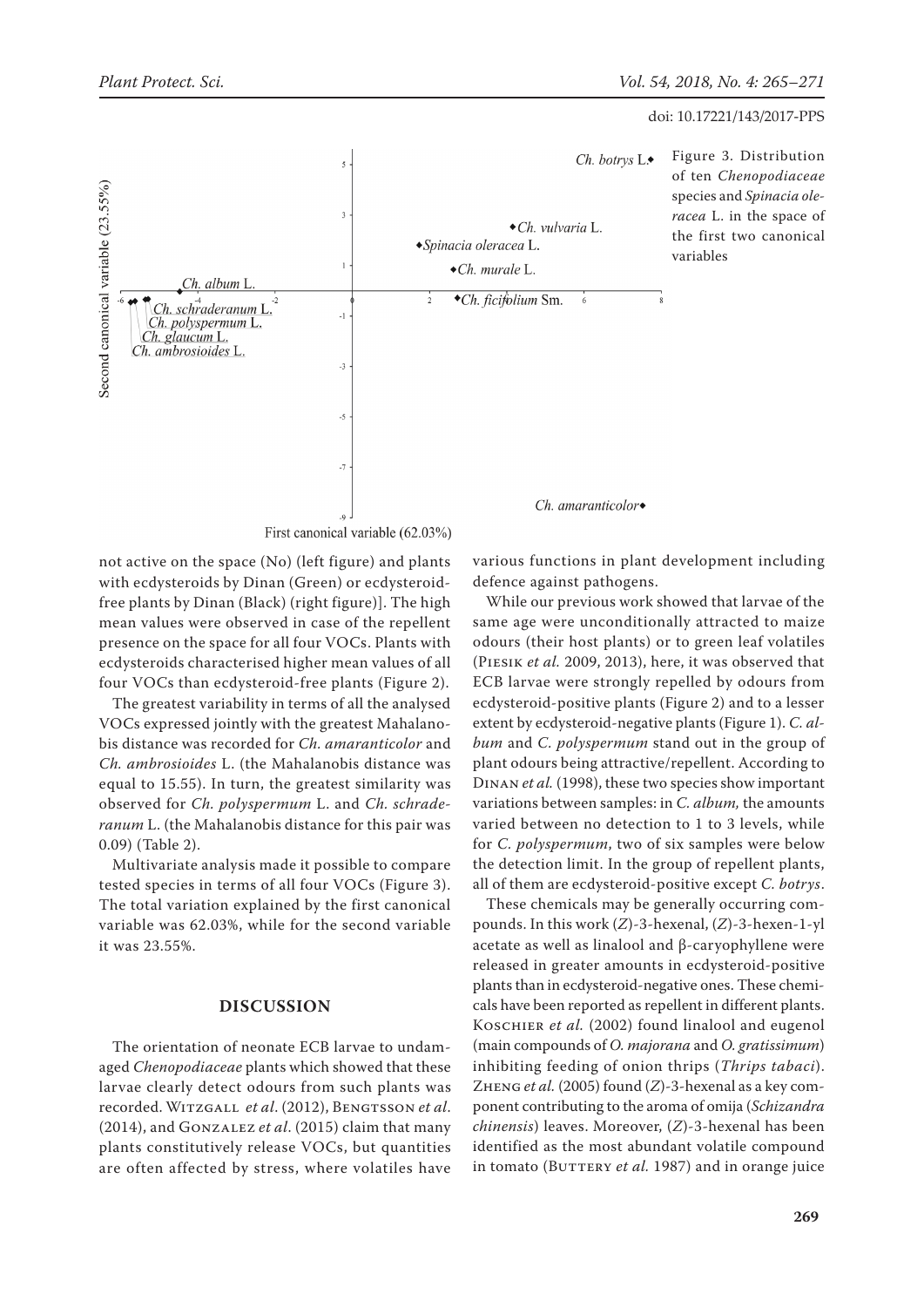(Buettner & Schieberle 2001). Fuhrmann and Grosch (2002) found (*Z*)-3-hexenal as one of the main odours of the apple cultivar Elstar. Fukushima *et al.* (2002) reported that (*E*)-2-hexenal, (*Z*)-3-hexen-1-ol, (*Z*)-3-hexen-1-yl acetate, β-myrcene, and linalool could be released not only from infested or artificially damaged plants, but also from undamaged ones. Peacock *et al.* (2001) found (*Z*)-3-hexen-1-yl acetate and (*Z*)-3-hexenol emitted from undamaged *S. dasyclados* (Wimm) leaves.

#### **References**

- Batschelet E. (1981): Circular Statistics in Biology. London, Academic Press.
- Bengtsson J.M., Gonzalez F., Cattaneo A.M., Montagné N., Walker W.B., Bengtsson M., Anfora G., Ignell R., Jacquin-Joly E., Witzgall P. (2014): A predicted sex pheromone receptor of codling moth *Cydia pomonella* detects the plant volatile pear ester. Frontiers in Ecology and Evolution, 2: 1–11.
- Blackford M., Clarke B., Dinan L. (1996): Tolerance of the Egyptian cotton leafworm *Spodoptera littoralis* (Lepidoptera: Noctuidae) to ingested phytoecdysteroids. Journal of Insect Physiology, 42: 931–936.
- Blackford M.J.P., Dinan L. (1997a): The effects of ingested ecdysteroid agonists (20-hydroxyecdysone, RH5849 and RH5992) and an ecdysteroid antagonist (cucurbitacin B) on larval development of two polyphagous lepidopterans (*Acherontia atropos* and *Lacanobia oleracea*). Entomologia Experimentalis et Applicata, 83: 263–276.
- Blackford M.J.P., Dinan L. (1997b): The effects of ingested 20-hydroxyecdysone on the larvae of *Aglais urticae*, *Inachis io*, *Cynthia cardui* (Lepidoptera: Nymphalidae) and *Tyria jacobaeae* (Lepidoptera: Arctiidae). Journal of Insect Physiology, 43: 315–327.
- Buettner A., Schieberle P. (2001): Evaluation of aroma differences between hand-squeezed juices from Valencia late and Navel oranges by quantitation of key odorants and flavor reconstitution experiments. Journal of Agricultural and Food Chemistry, 49: 2387–394.
- Buttery R.G., Teranishi R., Ling L.C. (1987): Fresh tomato aroma volatiles: a quantitative study. Journal of Agricultural and Food Chemistry, 35: 540–544.
- Calas D., Berthier A., Marion-Poll F. (2007): Do european corn borer females detect and avoid laying eggs in the presence of 20-hydroxyecdysone? Journal of Chemical Ecology, 33: 1393–1404.
- Coll J., Tandrón Y.A., Zeng X. (2007): New phytoecdysteroids from cultured plants of *Ajuga nipponensis* Makino. Steroids, 72: 270–277.
- Dinan L. (1992): The association of phytoecdysteroids with flowering in fat hen, *Chenopodium album*, and other members of the Chenopodiaceae. Experientia, 48: 305–308.
- Dinan L. (1995): A strategy for the identification of ecdysteroid receptor agonist and antagonists from plants. European Journal of Entomology, 92: 271–283.
- Dinan L. (1998): A strategy towards the elucidation of the contribution made by phytoecdysteroids to the deterrence of invertebrate predators on plants. The Russian Journal of Plant Physiology, 45: 296–305.
- Dinan L., Savchenko T., Whiting P. (2001): On the distribution of phytoecdysteroids in plants. Cellular and Molecular Life Sciences, 58: 1121–1132.
- Dinan L., Savchenko T., Whiting P. (2002): Chemotaxonomic significance of ecdysteroid agonists and antagonists in the Ranunculaceae: phytoecdysteroids in the genera *Helleborus* and *Hepatica*. Biochemical Systematics and Ecology, 30: 171–182.
- Fuhrmann E., Grosch W. (2002): Character impact odorants of the apple cultivars Elstar and Cox Orange. Nahrung/ Food. 46: 187–193.
- Fukushima J., Kainoh Y., Honda H., Takabayashi J. (2002): Learning of herbivore-induced and nonspecific plant volatiles by a parasitoid, *Cotesia kariyai.* Journal of Chemical Ecology, 28: 579–586.
- Gelman D.B., Pszczolkowski M.A., Blackburna M.B., Ramaswamy S.B. (2007): Ecdysteroids and juvenile hormones of whiteflies, important insect vectors for plant viruses. Journal of Insect Physiology, 53: 274–284.
- Gonzalez F., Bengtsson J.M., Walker W.B., Rodrigues Sousa M.F., Cattaneo A.M., Montagné N., de Fouchier A., Anfora G., Jacquin-Joly E., Witzgall P., Ignell R., Bengtsson M. (2015): A conserved odorant receptor detects the same 1-indanone analogs in a tortricid and a noctuid moth. Frontiers in Ecology and Evolution, 3: 1–12.
- Koschier E.H., Sedy K.A., Novak J. (2002): Influence of plant volatiles on feeding damage caused by the onion thrips *Thrips tabaci*. Crop Protection, 21: 419–425.
- Lafont R., Harmatha J., Marion-Poll F., Dinan L., Wilson I.D. (2002): Ecdybase (The Ecdysone Handbook. 3rd Ed., on-line). Available at http://ecdybase.org (accessed 2002).
- Mahalanobis P.C. (1936): On the generalized distance in statistics. Proceedings on the National Institute of Science of India, 12: 49–55.
- Marion-Poll F., Descoins C. (2002): Taste detection of phytoecdysteroids in larvae of *Bombyx mori*, *Spodoptera littoralis* and *Ostrinia nubilalis*. Journal of Insect Physiology, 48: 467–476.
- Peacock L., Lewis M., Herrick S. (2001): Factors influencing the aggregative response of the blue willow beetle,